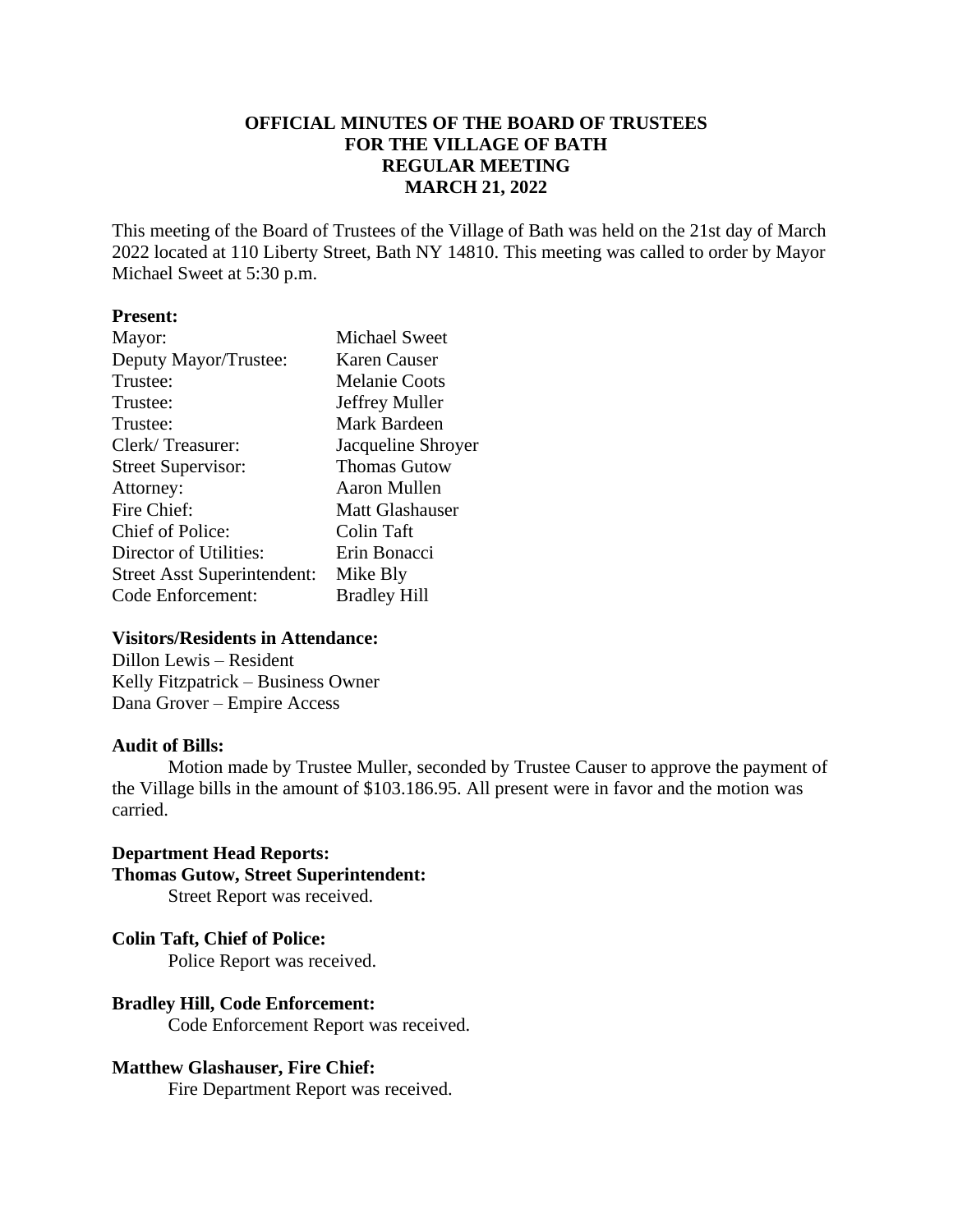## **Erin Bonacci, BEGWS Director:**

BEGWS Minutes were received. Monthly report was received.

### **Jacqueline Shroyer, Clerk/Treasurer Report:**

Clerk/Treasurer Report was received.

## **New Business:**

#### **Empire Contract Discussion:**

Purchase price for WIFI extenders – if something breaks, it is our responsibility. If it's broken, you pay to fix it. If it breaks down and they come out, they charge us.

36 month contract – prices won't go up. Might go down, internet speed might go up for same price. It is a protection for 3 years. If new equipment comes out, they switch them out no charge, if we lease.

Board asked - Any guarantee for coverage? They decided they didn't need as many as someone else suggested. Download and upload speed will be adequate for what the PD needs. If PD feels it's not what was needed, they will come out and look at it.

## **Approve PT Officer – Tyler Brzezinski:**

# RESOLUTION VILLAGE OF BATH BOARD OF TRUSTEES BATH, NEW YORK

| DATE APPROVED: Monday, March 21, 2022    |                       |     | INTRO. DATE: Monday, March 21, 2022 |                       |        |  |
|------------------------------------------|-----------------------|-----|-------------------------------------|-----------------------|--------|--|
| <b>INTRODUCED BY:</b>                    | <b>Trustee Coots</b>  |     | SECONDED BY:                        | <b>Trustee Causer</b> |        |  |
| VOTE:                                    | Mayor Sweet           | Aye | Nay                                 | Abstain               | Absent |  |
| <b>Trustee Causer</b><br>Trustee Bardeen |                       | Aye | Nay                                 | Abstain               | Absent |  |
|                                          |                       | Aye | Nay                                 | Abstain               | Absent |  |
| <b>Trustee Coots</b>                     | Aye                   | Nay | Abstain                             | Absent                |        |  |
|                                          | <b>Trustee Muller</b> | Aye | Nay                                 | Abstain               | Absent |  |

TITLE: Appointment of Tyler Brzezinski as Part-time Police Officer for the Village of Bath.

WHEREAS, the Bath Village Chief of Police had previously announced the need to hire part-time police officers in an effort of having sufficient personnel to cover vacations and sick leave in order to keep police department over-time to manageable levels.

WHEREAS, the Bath Village Chief of Police, Colin Taft, with approval of the Village Board, is authorized to maintain up to nine (9) part-time police officer positions, and is recommending that the Bath Village Board of Trustees appoint Tyler Brzezinski effective March 8, 2022, to the position of Parttime Police Officer contingent upon the following: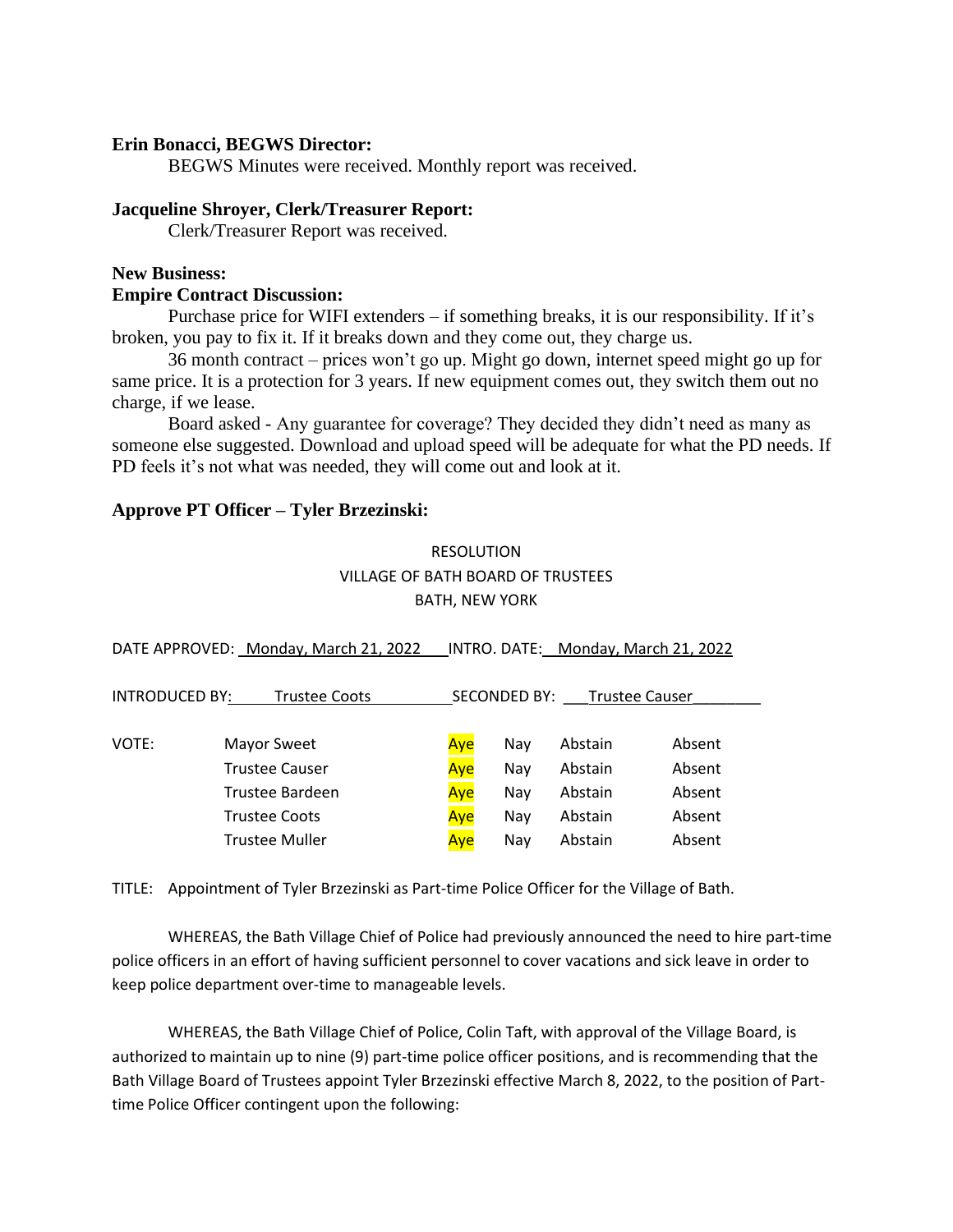- The Village will compensate, pursuant to the collective bargaining agreement with the Bath Police Benevolent Association, only those hours worked during Supervised Field Training and hours assigned to him after successfully completing the Basic Course for Police Officers.
- Tyler Brzezinski will remain on a probationary period not to exceed 18 months from the date of appointment.

BE IT RESOLVED, that the Village of Bath Board of Trustees is hereby appointing Tyler Brzezinski to the position of Part-time Police Officer, contingent on the aforementioned stipulations and said appointment shall be effective March 8, 2022.

## **School Resource Officer Discussion:**

Joe Rumsey has asked if the Village could find and coordinate a person for the school resource officer position. They request the village be a part of this to keep the relationship between the school and the Village. They would make one payment to us, an MOU for that position and vehicle from Village be at school. It will be a part time employee. Since he/she will work 40 hours per week during school year, they would sign with the Village stating they won't take health insurance. This won't cost us anything. Village Sergeant would supervise the resource officer during the day. They currently don't have anyone in that position who is supervised, and Village PD seems to be blindsided as they don't know what goes on at the school or does not know any of the students. Colin thinks the contract is year to year. What about who covers the insurance? Does school have a policy for police officer to be there? Attorney Mullen thinks we can put in the contract that they cover the insurance. Ask school to send us a copy of their current contract with the sheriff's office.

Motion made by Trustee Coots, seconded by Trustee Bardeen to be on board with us supplying the school resource officer. All present were in favor and the motion was carried.

## **Steuben County Office of the Aging – Agreement Approval:**

Motion made by Trustee Bardeen, seconded by Trustee Coots to approve the memorandum of understanding with Steuben County Office of the Aging to guide the working relationship between Steuben County and Village of Bath to recruit, enroll, and interview volunteers for Mossy Bank. All present were in favor and the motion was carried.

## **Nuisance Law – Set Public Hearing – April 18, 2022:**

Motion made by Trustee Muller, seconded by Trustee Causer to set the public hearing regarding the Nuisance Law for Monday, April 18, 2022 at 5:30 p.m. All present were in favor and the motion was carried.

## **NYS Traffic Safety Conference:**

Motion made by Trustee Coots, seconded by Trustee Causer to approve Police Officers Ruggles and Roberson to attend the NYS Traffic Safety Conference on April 6 & 7, 2022. All present were in favor and the motion was carried.

## **Set Public Hearing on Budget:**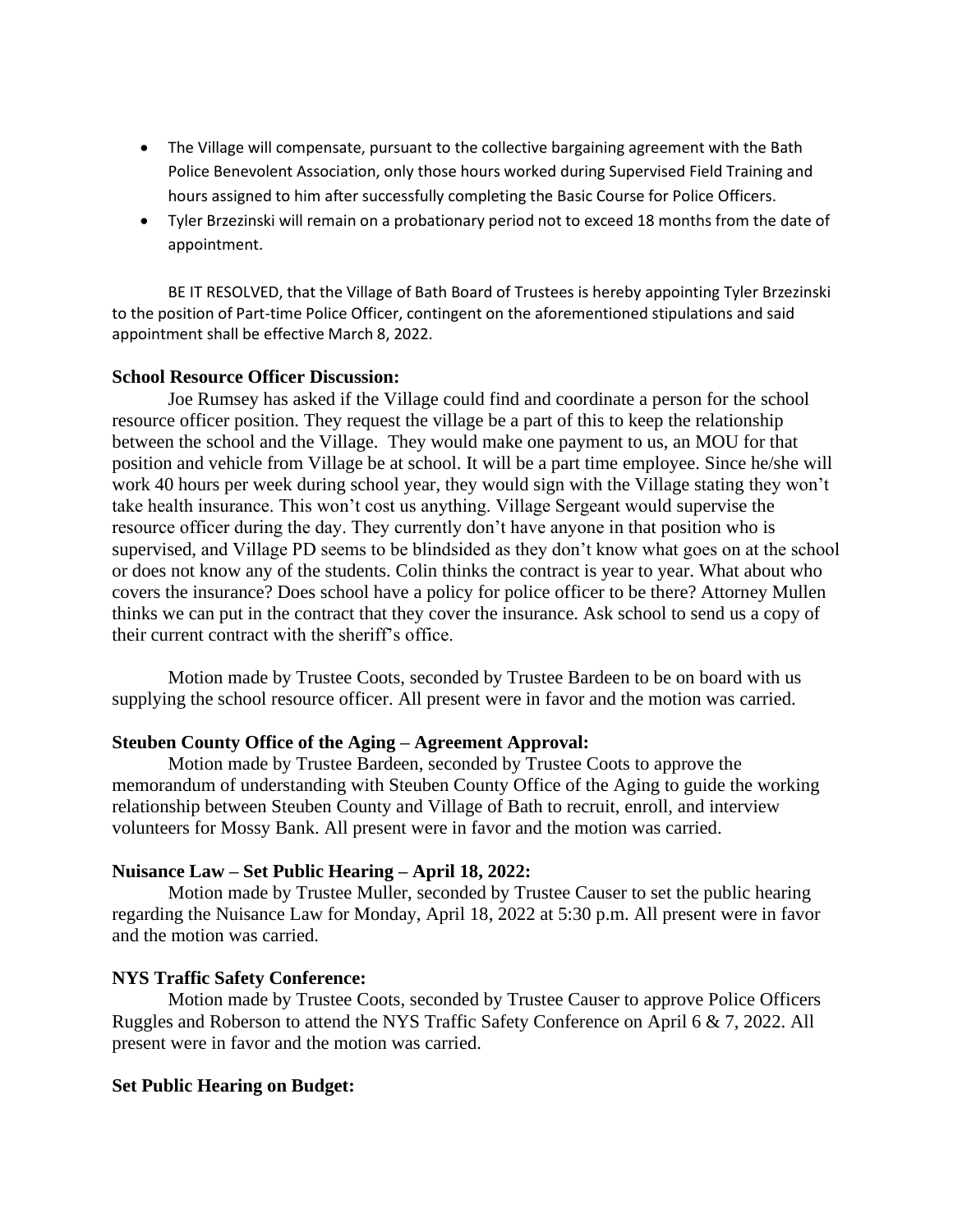Motion made by Trustee Coots, seconded by Trustee Bardeen to set the public hearing on fiscal year 2022-2023 budget for the Village's Reorganizational Meeting on Monday April 4, 2022 at 5:00 p.m. All present were in favor and the motion was carried.

## **Approve Employee Assistance Program Service Agreement:**

Motion made by Trustee Coots, seconded by Trustee Causer to approve the Employee Assistance Program Service Agreement with Clinical Associates of the Southern Tier. All present were in favor and the motion was carried.

#### **Approve BID on GMC 3500:**

Motion made by Trustee Muller, seconded by Trustee Bardeen to approve the bid from Simmons-Rockwell for a new and unused 2022 GMC Sierra 3500 for \$65,000. All present were in favor and the motion was carried.

#### **Arbor Day Proclamation:**

Motion made by Trustee Muller, seconded by Trustee Bardeen to approve the Arbor Day Proclamation for April 29, 2022. All present were in favor and the motion was carried.

# **PROCLAMATION**

| <b>WHEREAS,</b> | In 1873, J. Sterling Morton proposed to the Nebraska Board of<br>Agriculture that a special day be set aside for the planting of trees,<br>and                                                             |
|-----------------|------------------------------------------------------------------------------------------------------------------------------------------------------------------------------------------------------------|
| <b>WHEREAS,</b> | this holiday, called Arbor Day, was first observed with the planting<br>of more than a million trees in Nebraska, and                                                                                      |
| <b>WHEREAS,</b> | Arbor Day is now observed throughout the nation and the world,<br>and                                                                                                                                      |
| <b>WHEREAS,</b> | trees can reduce the erosion of our precious topsoil by wind and<br>water, cut heating and cooling costs, moderate the temperature,<br>clean the air, produce oxygen and provide habitat for wildlife, and |
| <b>WHEREAS,</b> | trees in our village increase property values, enhance the economic<br>vitality of business areas and beautify our community, and                                                                          |
| <b>WHEREAS,</b> | trees, wherever they are planted, are a source of joy and spiritual<br>renewal, and                                                                                                                        |
| <b>WHEREAS,</b> | Bath, New York has been recognized as a Tree City USA by the<br>National Arbor Day Foundation and desires to continue its tree-<br>planting ways,                                                          |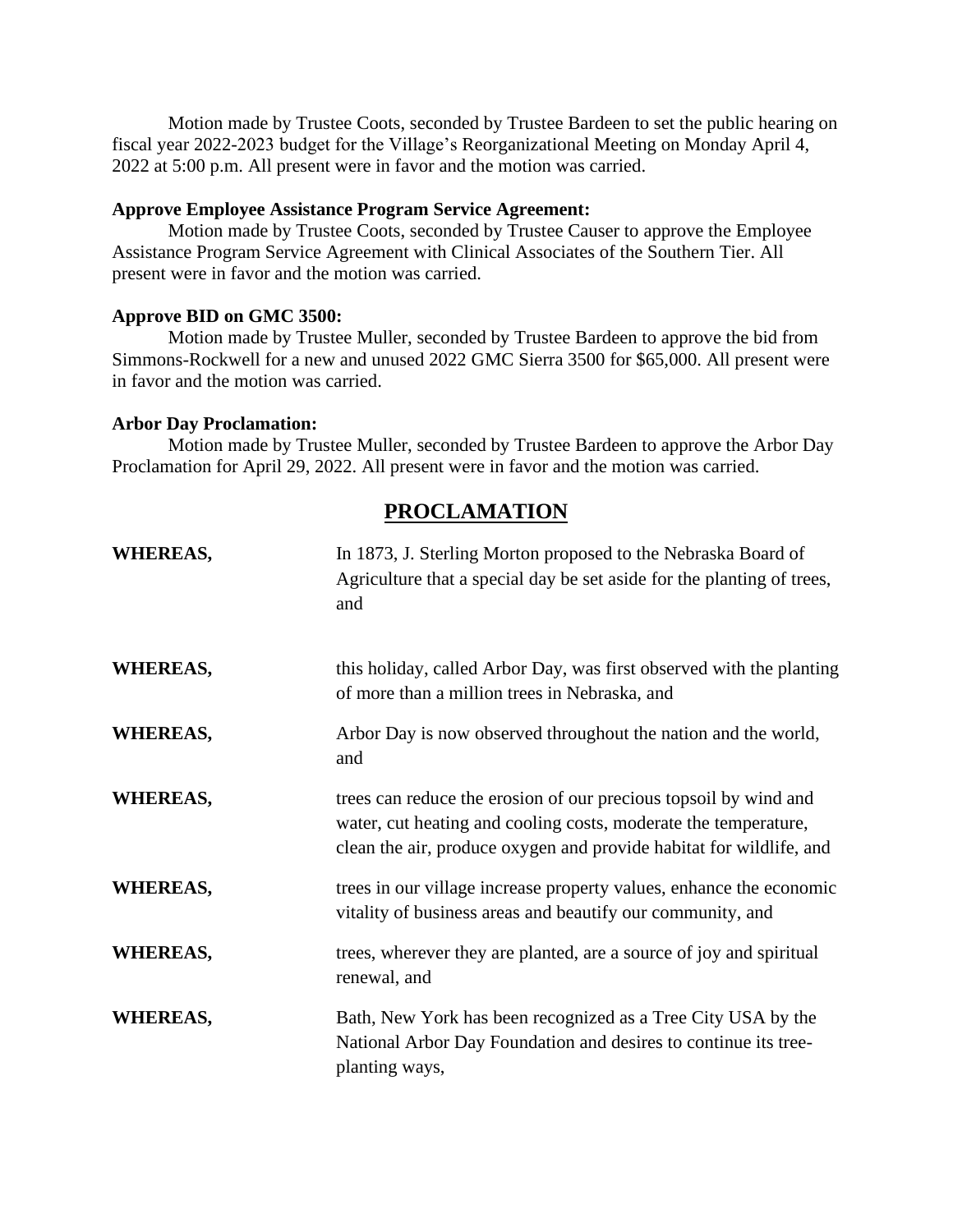| <b>NOW THEREFORE,</b> | I, Michael Sweet, Mayor of the Village of Bath, do hereby<br>proclaim Friday, April 29, 2022 as                                                                                  |  |
|-----------------------|----------------------------------------------------------------------------------------------------------------------------------------------------------------------------------|--|
|                       | <b>ARBOR DAY</b>                                                                                                                                                                 |  |
|                       | in the Village of Bath, New York, and I urge all citizens to support<br>efforts to protect our trees and woodlands and to support our<br>Village's urban shade tree program, and |  |
| <b>FURTHER,</b>       | I urge all citizens to plant trees to gladden the hearts and promote<br>the well-being of present and future generations.                                                        |  |

**DATED** this 21st day of March 2022

# **Adjourn Regular Meeting/Executive Session:**

Motion made by Trustee Muller, seconded by Trustee Coots to adjourn the regular meeting of the Board of Trustees of the Village of Bath at 6:06 p.m. to go into executive session for the medical, financial, credit, or employment history of a particular person or corporation, or matters leading to the appointment, employment, promotion, demotion, discipline, suspension, dismissal, or removal of a particular person or corporation, contracts, and potential litigation. All present were in favor and the motion was carried.

Street Superintendent, Thomas Gutow, was asked to stay. Left at 6:20 p.m.

Chief of Police, Colin Taft, and Code Enforcement, Brad Hill, was asked to join at 6:20 p.m.

Code Enforcement, Brad Hill, left at 6:45 p.m.

Chief of Police, Colin Taft, left at 7:04 p.m.

# **Return to Regular Session:**

Motion made by Trustee Coots, seconded by Trustee Bardeen to return to regular session at 7:05 p.m. All present were in favor and the motion was carried.

# **Empire Access Contract:**

Motion made by Trustee Muller, seconded by Trustee Bardeen to reverse a previous motion for Clerk/Treasurer, Jacqueline Shroyer, to go out to bid for phone and internet service. All present were in favor and the motion was carried.

Motion made by Trustee Bardeen, seconded by Trustee Coots to approve the Empire Access Contract, to include leasing the WIFI access points, for a 36-month term for WIFI access, internet and phone service. All present were in favor and the motion was carried.

# **Adjournment:**